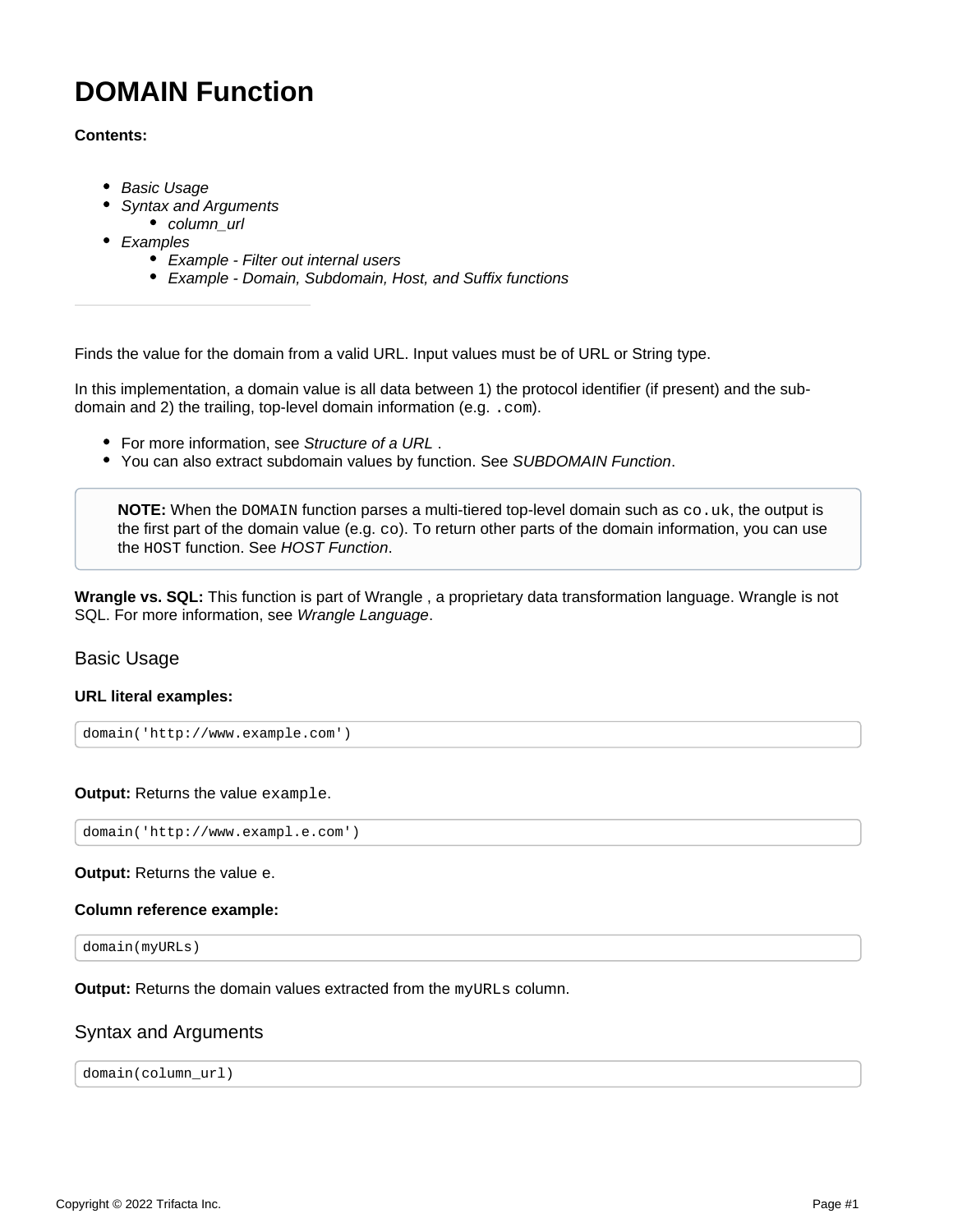| Araument   | <b>Required?</b> | Data Type | <b>Description</b>                                                             |
|------------|------------------|-----------|--------------------------------------------------------------------------------|
| column url |                  | string    | Name of column or String or URL literal containing the domain value to extract |

For more information on syntax standards, see [Language Documentation Syntax Notes](https://docs.trifacta.com/display/SS/Language+Documentation+Syntax+Notes).

#### <span id="page-1-0"></span>**column\_url**

Name of the column or URL or String literal whose values are used to extract the domain value.

- Missing input values generate missing results.
- Multiple columns and wildcards are not supported.

#### **Usage Notes:**

| <b>Required?</b> | Data Type                                                                                     | <b>Example Value</b> |
|------------------|-----------------------------------------------------------------------------------------------|----------------------|
| Yes              | $\frac{1}{2}$ String literal or column reference (URL) $\vert$ http://www.example.com $\vert$ |                      |

# <span id="page-1-1"></span>Examples

**Tip:** For additional examples, see [Common Tasks](https://docs.trifacta.com/display/SS/Common+Tasks).

#### <span id="page-1-2"></span>**Example - Filter out internal users**

Here is some example web visitor information, including the name of the individual and the referring URL. You would like to filter out the internal users, whose referrer values include test-value.

| <b>Name</b>       | Referrer                          |
|-------------------|-----------------------------------|
| Joe Guy           | http://www.example.com            |
| lan Holmes        | http://www.test-value.com/support |
| Nick Knight       | http://www.test-value.com         |
| Axel Adams        | http://www.example.com            |
| <b>Teri Towns</b> | http://www.example.com/test-value |

#### **Transformation:**

The referrrer values include test-value as a non-domain value and varying URLs from the test-value.com domain. So, you should use the DOMAIN function to parse only the domain versions of these values. The following evaluates the Referrer column values for the test-value domain and generates true/false answers in a new column accordingly:

| Transformation Name           | New formula                                          |
|-------------------------------|------------------------------------------------------|
| Parameter: Formula type       | Single row formula                                   |
| Parameter: Formula            | $if (domain(Referrer) == 'test-value', true, false)$ |
| Parameter: New column<br>name | 'isInternal'                                         |

Now that these values are flagged, you can filter out the internal names: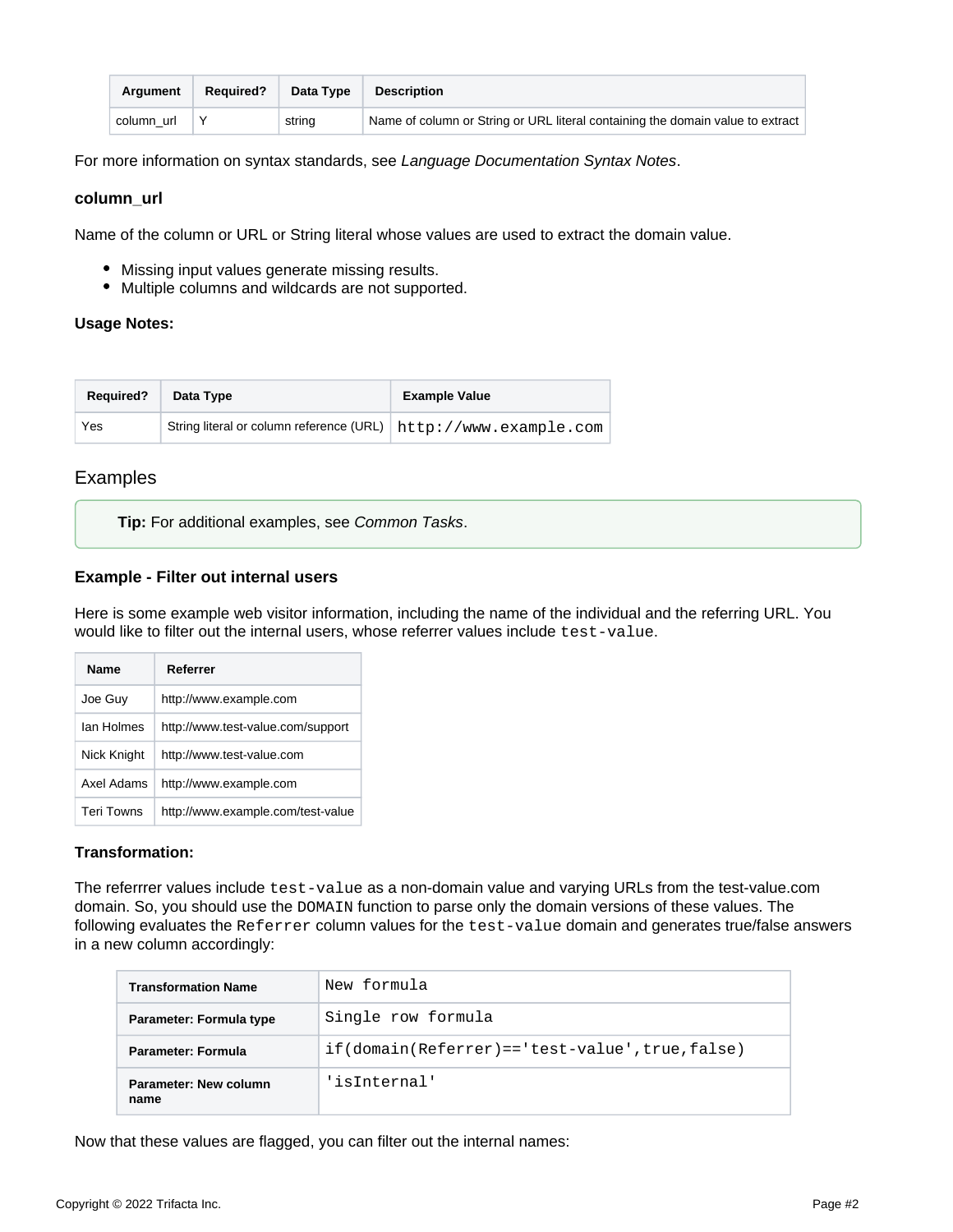| <b>Transformation Name</b>  | Filter rows              |
|-----------------------------|--------------------------|
| <b>Parameter: Condition</b> | Custom formula           |
| Parameter: Type of formula  | Custom single            |
| <b>Parameter: Condition</b> | $(isInternal == 'true')$ |
| <b>Parameter: Action</b>    | Delete matching rows     |

#### **Results:**

| <b>Name</b>       | Referrer                          | isInternal |
|-------------------|-----------------------------------|------------|
| Joe Guy           | http://www.example.com            | false      |
| Axel Adams        | http://www.example.com            | false      |
| <b>Teri Towns</b> | http://www.example.com/test-value | false      |

# <span id="page-2-0"></span>**Example - Domain, Subdomain, Host, and Suffix functions**

This examples illustrates how you can extract component parts of a URL using specialized functions for the URL data type.

# **Functions**:

| <b>Item</b>                         | <b>Description</b>                                                                                                                                                                          |
|-------------------------------------|---------------------------------------------------------------------------------------------------------------------------------------------------------------------------------------------|
| <b>DOMAIN</b><br><b>Function</b>    | Finds the value for the domain from a valid URL. Input values must be of URL or String type.                                                                                                |
| <b>SUBDOMAIN</b><br><b>Function</b> | Finds the value a subdomain value from a valid URL. Input values must be of URL or String type.                                                                                             |
| <b>HOST Function</b>                | Finds the host value from a valid URL. Input values must be of URL or String type and can be literals or column<br>references.                                                              |
| <b>SUFFIX</b><br><b>Function</b>    | Finds the suffix value after the domain from a valid URL. Input values must be of URL or String type.                                                                                       |
| <b>URLPARAMS</b><br><b>Function</b> | Extracts the query parameters of a URL into an Object. The Object keys are the parameter's names, and its values are<br>the parameter's values. Input values must be of URL or String type. |
| <b>FILTEROBJEC</b><br>T Function    | Filters the keys and values from an Object data type column based on a specified key value.                                                                                                 |

#### **Source:**

Your dataset includes the following values for URLs:

| <b>URL</b>                               |
|------------------------------------------|
| www.example.com                          |
| example.com/support                      |
| http://www.example.com/products/         |
| http://1.2.3.4                           |
| https://www.example.com/free-download    |
| https://www.example.com/about-us/careers |
| www.app.example.com                      |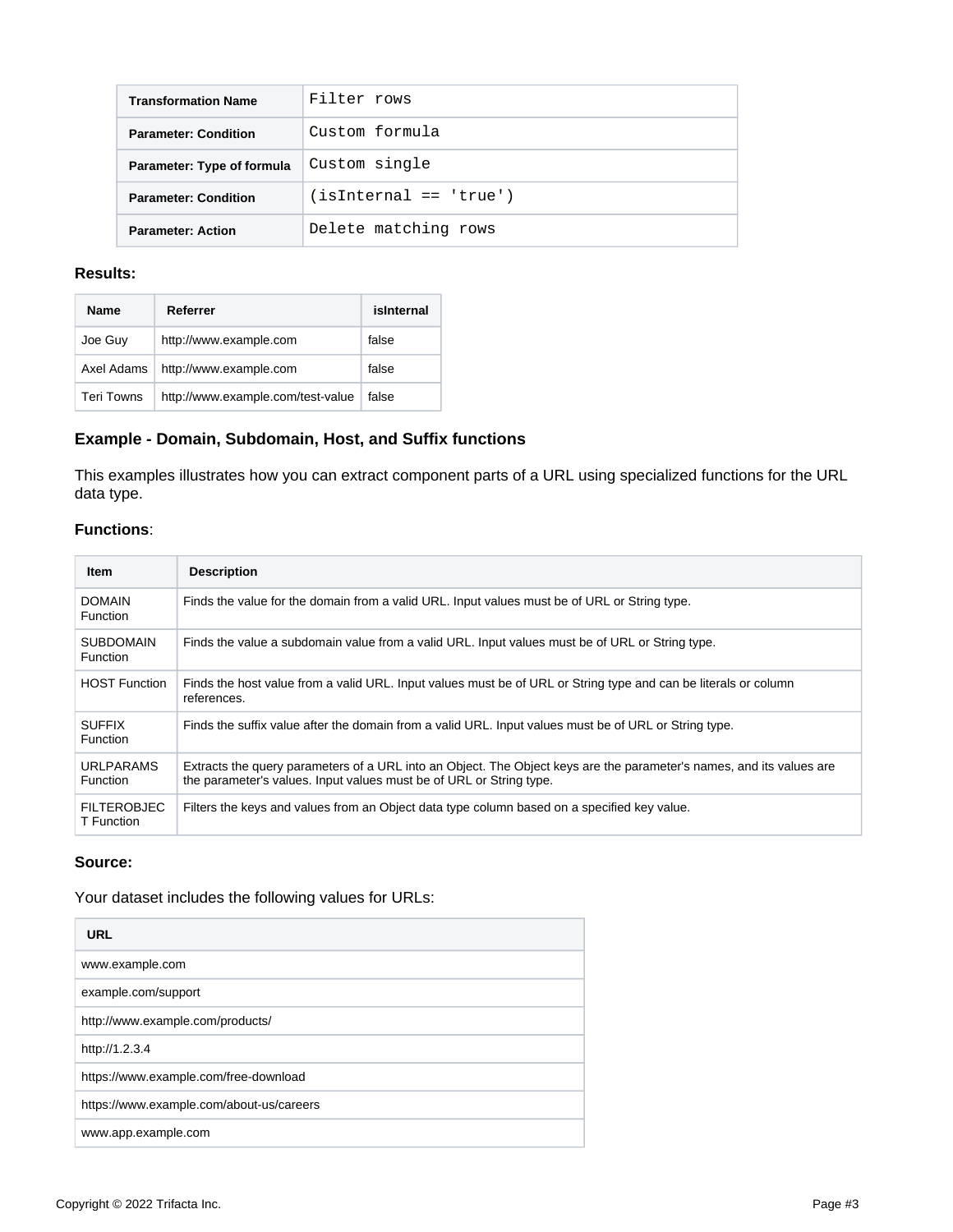| www.some.app.example.com                                                     |
|------------------------------------------------------------------------------|
| some.app.example.com                                                         |
| some.example.com                                                             |
| example.com                                                                  |
| http://www.example.com?q1=broken%20record                                    |
| http://www.example.com?query=khakis&app=pants                                |
| http://www.example.com?g1=broken%20record&g2=broken%20tape&g3=broken%20wrist |

## **Transformation:**

When the above data is imported into the application, the column is recognized as a URL. All values are registered as valid, even the numeric address.

To extract the domain and subdomain values:

| <b>Transformation Name</b>    | New formula        |
|-------------------------------|--------------------|
| Parameter: Formula type       | Single row formula |
| <b>Parameter: Formula</b>     | DOMAIN (URL)       |
| Parameter: New column<br>name | 'domain URL'       |
|                               |                    |
| <b>Transformation Name</b>    | New formula        |
| Parameter: Formula type       | Single row formula |
| <b>Parameter: Formula</b>     | SUBDOMAIN (URL)    |
| Parameter: New column<br>name | 'subdomain_URL'    |
|                               |                    |
| <b>Transformation Name</b>    | New formula        |
| Parameter: Formula type       | Single row formula |
| <b>Parameter: Formula</b>     | HOST (URL)         |
| Parameter: New column<br>name | 'host URL'         |
|                               |                    |
| <b>Transformation Name</b>    | New formula        |

| <b>Transformation Name</b>    | New formula        |
|-------------------------------|--------------------|
| Parameter: Formula type       | Single row formula |
| <b>Parameter: Formula</b>     | SUFFIX(URL)        |
| Parameter: New column<br>name | suffix URL'        |

You can use the Pattern in the following transformation to extract protocol identifiers, if present, into a new column:

| Extract text or pattern |
|-------------------------|
|-------------------------|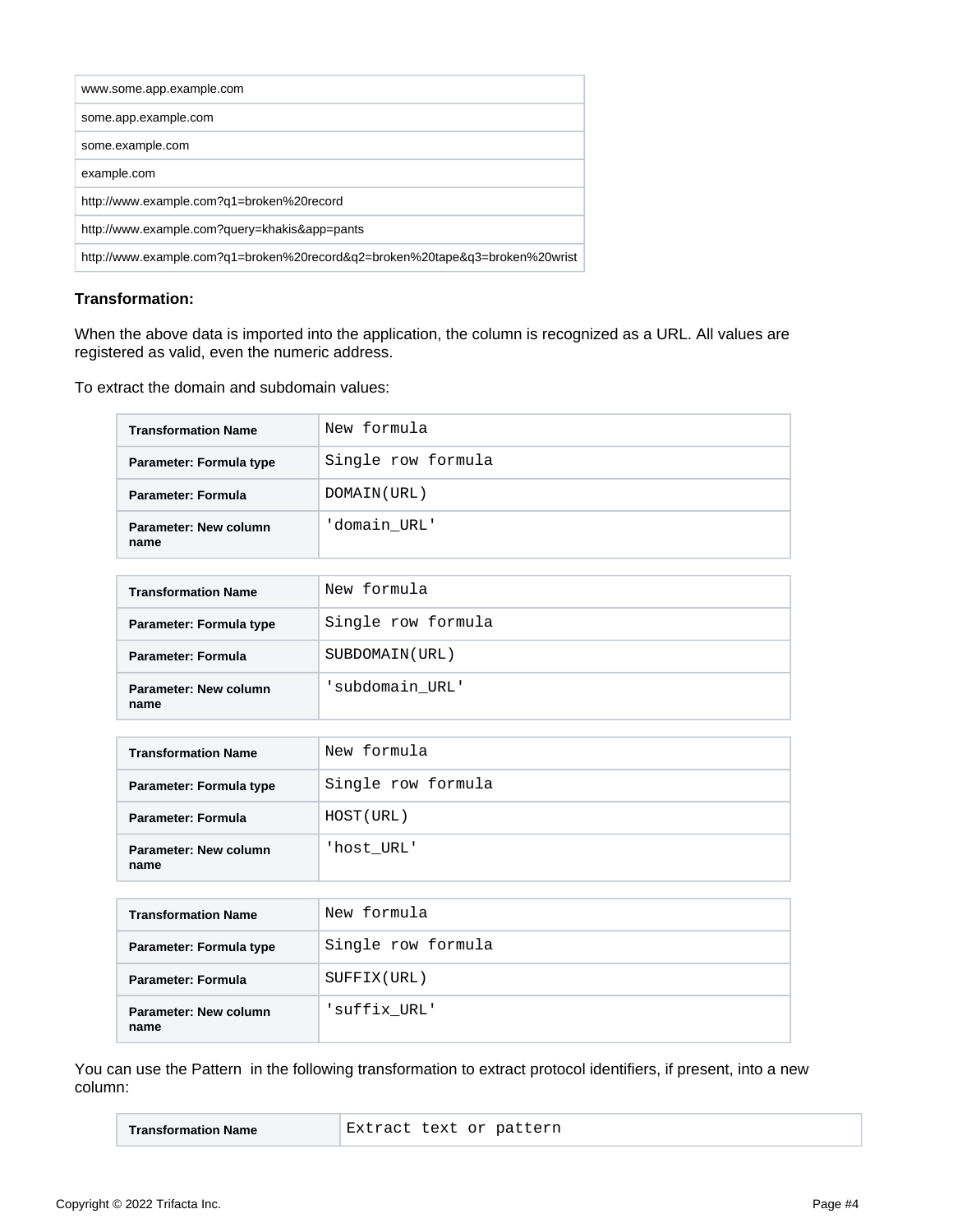| <b>Parameter: Column to extract</b><br>from | URL                                    |
|---------------------------------------------|----------------------------------------|
| <b>Parameter: Option</b>                    | Custom text or pattern                 |
| <b>Parameter: Text to extract</b>           | $\frac{1}{2}$ start $\frac{2}{3}$ : // |

To clean this up, you might want to rename the column to protocol\_URL.

To extract the path values, you can use the following regular expression:

**NOTE:** Regular expressions are considered a developer-level method for pattern matching. Please use them with caution. See [Text Matching](https://docs.trifacta.com/display/SS/Text+Matching).

| <b>Transformation Name</b>                  | Extract text or pattern                                                            |
|---------------------------------------------|------------------------------------------------------------------------------------|
| <b>Parameter: Column to extract</b><br>from | URL                                                                                |
| <b>Parameter: Option</b>                    | Custom text or pattern                                                             |
| <b>Parameter: Text to extract</b>           | $/[\uparrow\uparrow\downarrow:\setminus/\setminus/]\setminus/\cdot\star\uparrow/\$ |

The above transformation grabs a little too much of the URL. If you rename the column to path\_URL, you can use the following regular expression to clean it up:

| <b>Transformation Name</b>                  | Extract text or pattern              |  |  |
|---------------------------------------------|--------------------------------------|--|--|
| <b>Parameter: Column to extract</b><br>from | URL                                  |  |  |
| <b>Parameter: Option</b>                    | Custom text or pattern               |  |  |
| <b>Parameter: Text to extract</b>           | $/[!/^{\wedge}\rangle/].*^{\wedge}/$ |  |  |

Delete the path\_URL column and rename the path\_URL1 column to the deleted one. Then:

| <b>Transformation Name</b>    | New formula        |
|-------------------------------|--------------------|
| Parameter: Formula type       | Single row formula |
| Parameter: Formula            | URLPARAMS (URL)    |
| Parameter: New column<br>name | 'urlParams'        |

If you wanted to just see the values for the  $q1$  parameter, you could add the following:

| <b>Transformation Name</b>    | New formula                   |
|-------------------------------|-------------------------------|
| Parameter: Formula type       | Single row formula            |
| <b>Parameter: Formula</b>     | FILTEROBJECT(urlParams, 'q1') |
| Parameter: New column<br>name | 'urlParam q1'                 |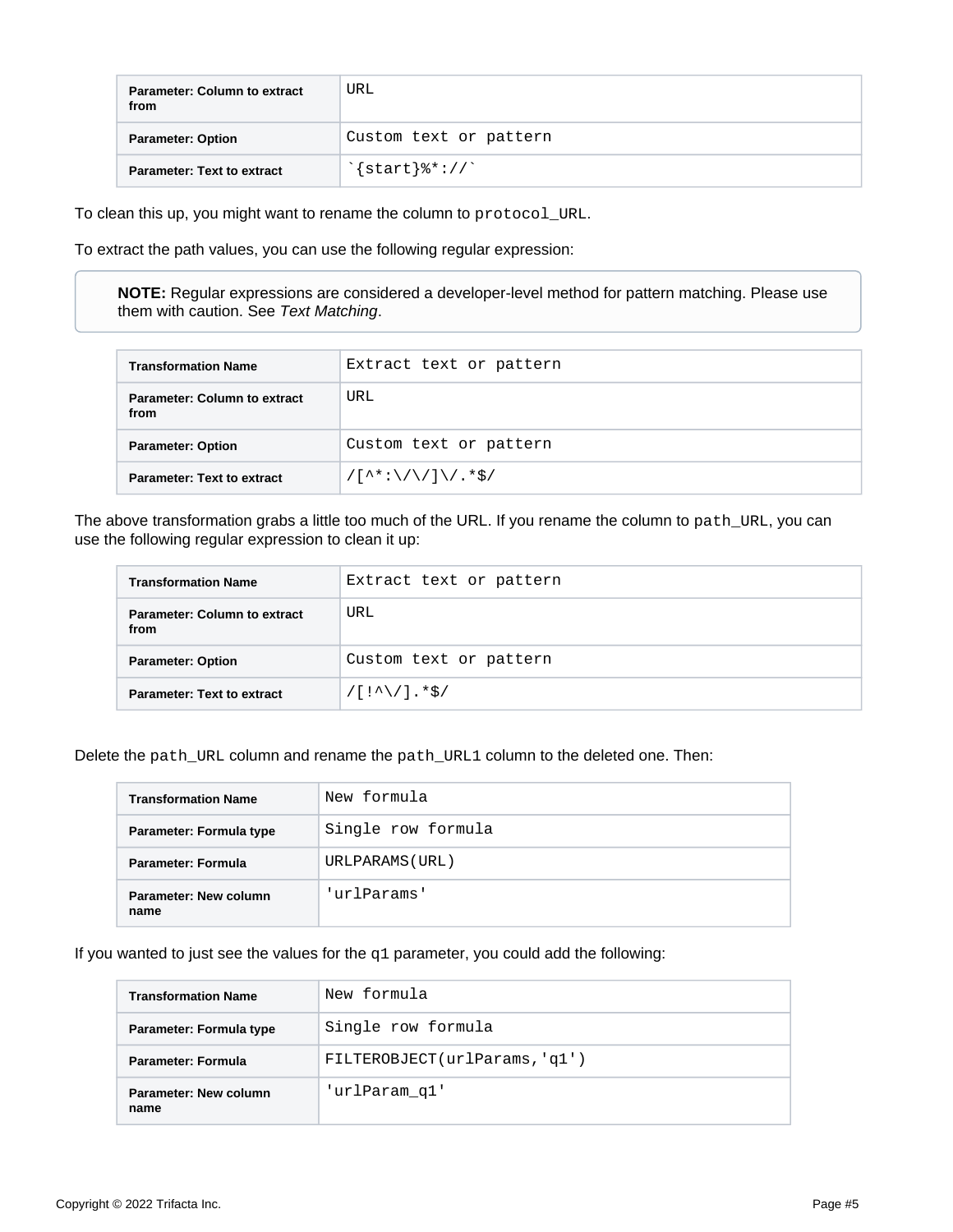# **Results:**

For display purposes, the results table has been broken down into separate sets of columns.

Column set 1:

| <b>URL</b>                                                                       | host URL                     | path URL              |
|----------------------------------------------------------------------------------|------------------------------|-----------------------|
| www.example.com                                                                  | www.example.com              |                       |
| example.com/support                                                              | example.com                  | /support              |
| http://www.example.com/products/                                                 | www.example.com              | /products/            |
| http://1.2.3.4                                                                   | 1.2.3.4                      |                       |
| https://www.example.com/free-download                                            | www.example.com              | /free-download        |
| https://www.example.com/about-us/careers                                         | www.example.com              | /about-us<br>/careers |
| www.app.example.com                                                              | www.app.example.com          |                       |
| www.some.app.example.com                                                         | www.some.app.example.<br>com |                       |
| some.app.example.com                                                             | some.app.example.com         |                       |
| some.example.com                                                                 | some.example.com             |                       |
| example.com                                                                      | example.com                  |                       |
| http://www.example.com?q1=broken%20record                                        | www.example.com              |                       |
| http://www.example.com?query=khakis&app=pants                                    | www.example.com              |                       |
| http://www.example.com?q1=broken%20record&q2=broken%20tape&q3=broken%<br>20wrist | www.example.com              |                       |

# Column set 2:

| <b>URL</b>                                                                       | protocol_URL | subdomain URL | domain URL | suffix URL |
|----------------------------------------------------------------------------------|--------------|---------------|------------|------------|
| www.example.com                                                                  |              | <b>WWW</b>    | example    | com        |
| example.com/support                                                              |              |               | example    | com        |
| http://www.example.com/products/                                                 | http://      | <b>WWW</b>    | example    | com        |
| http://1.2.3.4                                                                   | http://      |               |            |            |
| https://www.example.com/free-download                                            | https://     | <b>WWW</b>    | example    | com        |
| https://www.example.com/about-us/careers                                         | https://     | <b>WWW</b>    | example    | com        |
| www.app.example.com                                                              |              | www.app       | example    | com        |
| www.some.app.example.com                                                         |              | www.some.app  | example    | com        |
| some.app.example.com                                                             |              | some.app      | example    | com        |
| some.example.com                                                                 |              | some          | example    | com        |
| example.com                                                                      |              |               | example    | com        |
| http://www.example.com?q1=broken%20record                                        | http://      | <b>WWW</b>    | example    | com        |
| http://www.example.com?query=khakis&app=pants                                    | http://      | <b>WWW</b>    | example    | com        |
| http://www.example.com?q1=broken%20record&q2=broken%<br>20tape&q3=broken%20wrist | http://      | <b>WWW</b>    | example    | com        |